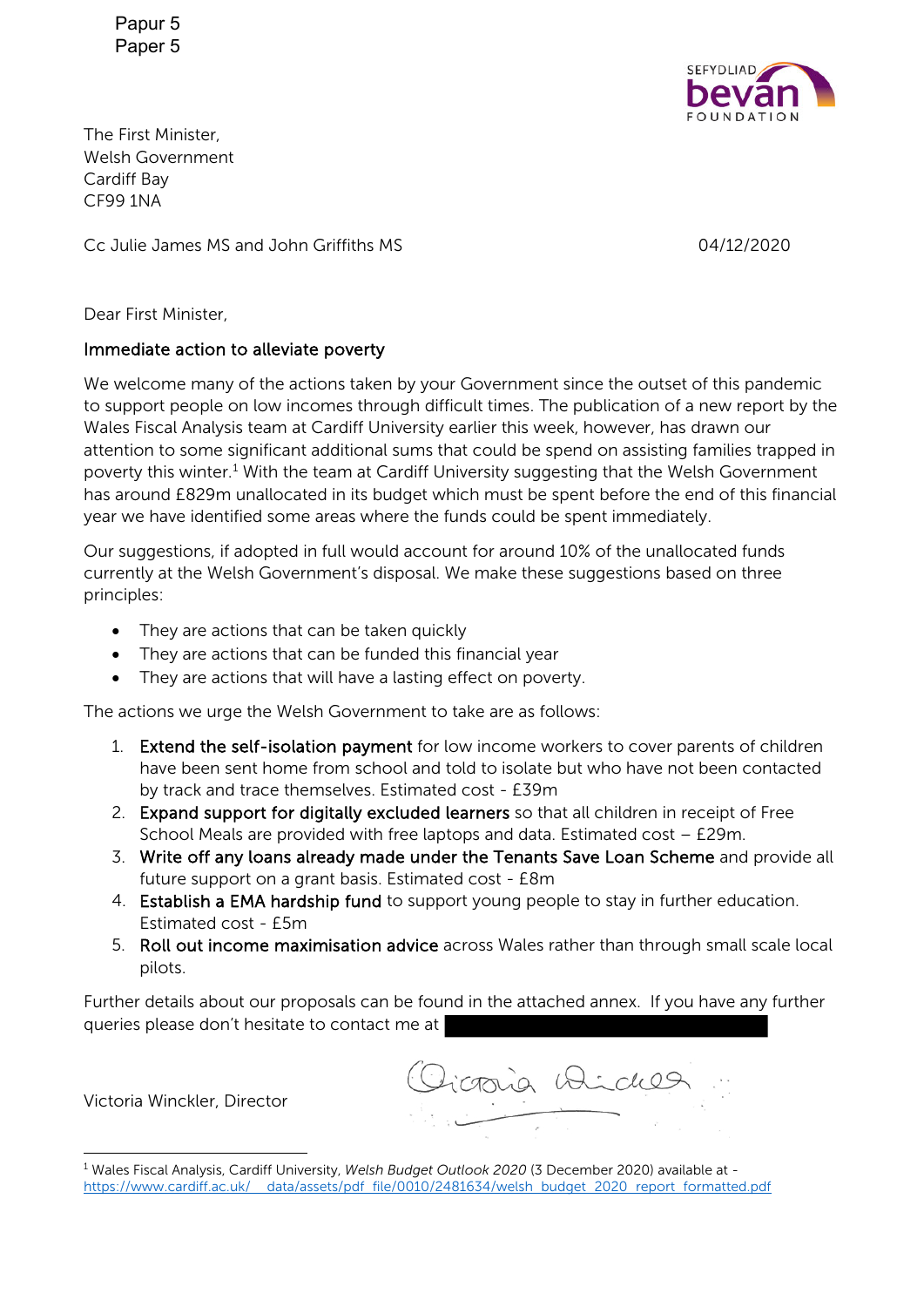

# Annex 1

# 1. Extend the self-isolation payment to cover parents

The Welsh Government's £500 self-isolation payment provides support to low income workers who have come into contact with the virus. A person is only eligible for support if they have tested positive for the virus themselves or have been contacted by track and trace. This means that parents of children who have been sent home from school and told to isolate but who have not been contacted by track and trace themselves are not eligible for support.

The current approach risks parents falling into significant financial hardship as a result of having to miss work due to childcare commitments and risks virus spread as a result of parents deciding to go to work or as a result of other family members and friends entering the household to look after the child. Extending the scheme to parents would cost the Welsh Government approximately £37m between now and the end of March 2021.<sup>2</sup> With Scottish Government having committed to extend the payment to parents affected by these circumstances we believe the same action should be taken in Wales.

### 2. Free laptops and data for all children in receipt of Free School Meals

The Welsh Government's decision to invest £3m in providing data-enabled laptops for digitallyexcluded children early on in the pandemic was a welcomed step, enabling recipients to continue their education. The scheme does not only provide assistance in the short term however, but also provides children with an ability to better engage with education in the long term, allowing them to develop their digital skills and to do their homework. The scheme has an additional benefit of providing parents with a way to better engage with digital first services such as Universal Credit.

Purchasing data enabled laptops for all children eligible for Free School Meals would therefore offer extensive benefits. With 90,000 children taking up their Free School Meals entitlement in May this year, purchasing low to mid price laptops at around £300 a laptop would cost the Welsh Government approximately £27m, not a significant sum in the context of the funds it has to spend.

#### 3. Write off tenant saver loans debts

Under the Tenant Save Loan Scheme the Welsh Government provides loans to tenants who have fallen behind on their rent as a result of Covid-19. The loan is paid directly to the landlord with the tenant required to pay it back over time to the Welsh Government along with interest. Whilst

 $2$  This estimate is reached by looking at the most recent data published on school absenteeism by the Welsh Government. On the week beginning the 23<sup>rd</sup> of November 17% of Welsh school children were absent from school. Based on the estimate that 5% to 8% of these children are absent from school for non Covid reasons, this would mean that approximately 32,974 children were absent for Covid 19 related reasons either as a result of being told to isolate by their school or as a result of a parent/ guardian choosing to keep the child home. With 28% of Welsh school children living in households that are eligible for Universal Credit or Working Tax Credit, if all of these children were isolating and assuming that the pandemic is impacting on children in the same way then approximately 9,232 children living in low income households were isolating on the week of the 23<sup>rd</sup> of November. Assuming each of these children lived in separate households and none of their parents could work from home then extending the payment to the household of children who are having to isolate would have cost the Welsh Government approximately £2.3m for the week. Assuming this demand remains consistent between now and the end of March 2021, extending the payment would cost the Welsh Government approximately £37m over the next 16 weeks.